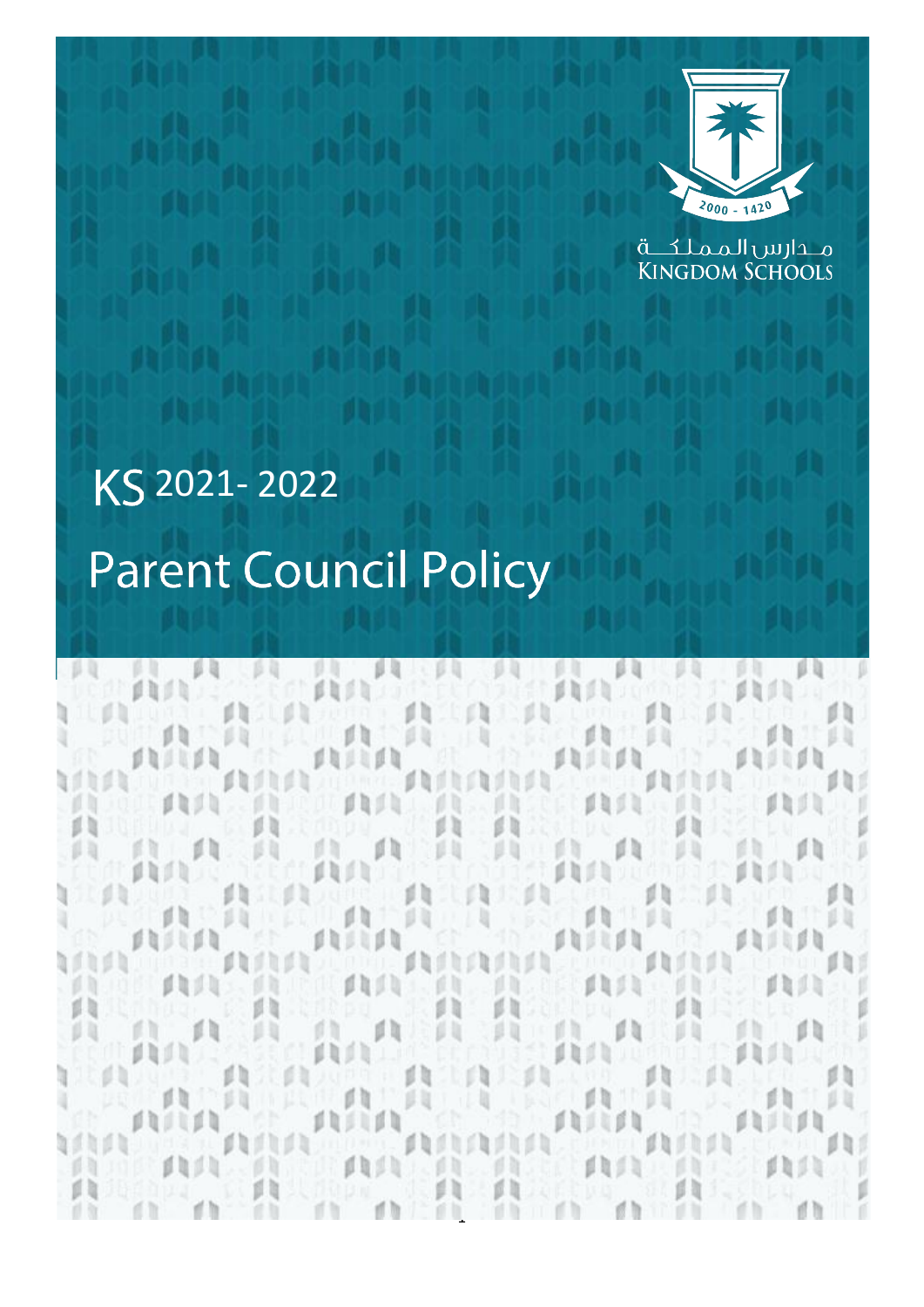# Contents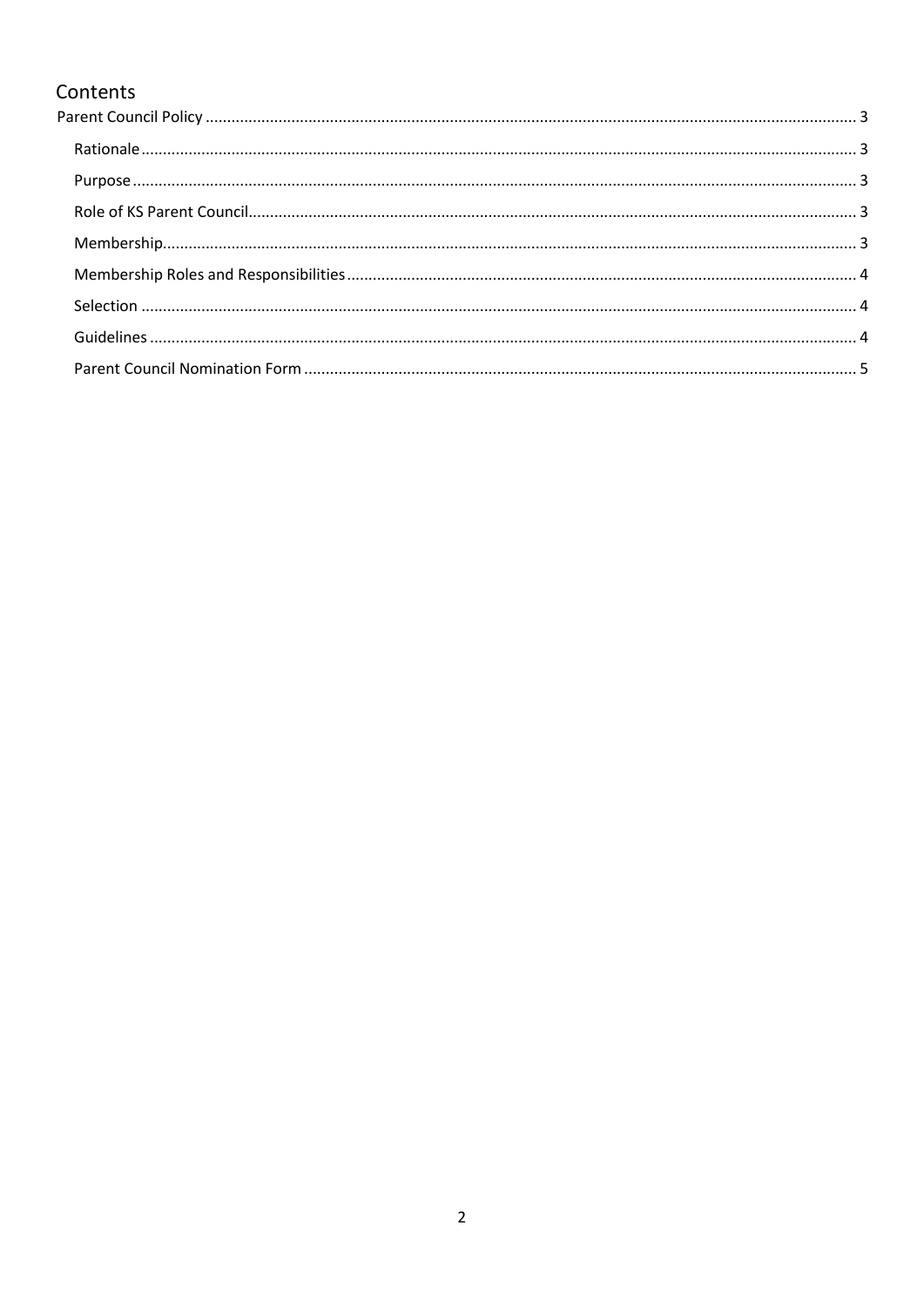# <span id="page-2-0"></span>**Parent Council Policy**

#### <span id="page-2-1"></span>**Rationale**

The Kingdom School (KS) Parent Council is a group of parents selected by members of the parent community to represent the school. The KS operates with two councils: Girls' Campus Parent Council, and a Boys' Campus Parent Council.

#### <span id="page-2-2"></span>**Purpose**

The purpose of the KS Council is to develop united efforts between educators and the school community at large, and to ensure all KS students receive the highest advantages in intellectual, physical, emotional, and social education wellbeing, and spiritual awareness. The Council plays an important role in ensuring KS students' education is enriched by their parents' valuable life experiences, personal skills, and unique knowledge of their children.

KS Parent Council shares ideas and feedback to support school development. However, ultimately, the school leadership team is responsible for decision-making and the management of all aspects of the school.

#### <span id="page-2-3"></span>**Role of KS Parent Council**

Parents play an essential role both in their own child's learning and in their school. The Parent Council helps parents become more actively and effectively involved in their children's education. The Parent Council and KS have a mutual commitment to seek parents' views and ideas, and to ensure that this input makes a significant difference to the daily work and life of the school.

The Parent Council:

- Fosters parent-school-community cooperation, communication, inclusion & partnership
- Creates an environment where all parents know that their views matter, and where they feel confident and comfortable putting them forward
- Provides a voice for parents on issues that are important to the school community
- Provides information on how to effectively involve parents in their children's learning and school life
- Supports KS and School Leadership Team (SLT) in developing effective and strong home/school partnerships
- Support KS in its development and improvement, and in connecting with the greater community
- Expresses parent views on existing school policies and encourage the proposal of new policies
- Formulate KS priorities for improvement (KS Improvement Plan)
- Works closely with the SLT to meet school improvement targets, shares ideas, problem-solve & provide feedback about community issues
- Captures the unique and varied skills, interests, knowledge, and experience parents offer
- Supports KS academic pursuits and extracurricular student activities (ECAs)
- Participates, as necessary, with school administration to provide suggestions for existing educational programs or for the adoption of new programs, which may be responsive to the changing needs of the KS student body

#### <span id="page-2-4"></span>**Membership**

- All parents/guardians have the right to apply for the Parent Council, and to nominate themselves for council roles.
- All parents are invited to elect members to the Parent Council.
- Selected faculty members and administration are assigned to support the Parent Council.
	- KS Girls' Parent Council is comprised of the following: o Chairperson, Vice Chair, and Secretary
		- o Four (4) GIE, Two (2) KG, one (1) GIM, Two (2) GIH,
		- o One and (1) KS administrator
		- o One (1) KS representative from each stage
- KS Boys' Parent Council is comprised of the following: o Chairperson, Vice Chair, and Secretary
	- o Two (2) BIE, one (1) BIM, and Two (2) BIH, parent/s
	- o One (1) KS administrator
	- o One (1) KS representative from each stage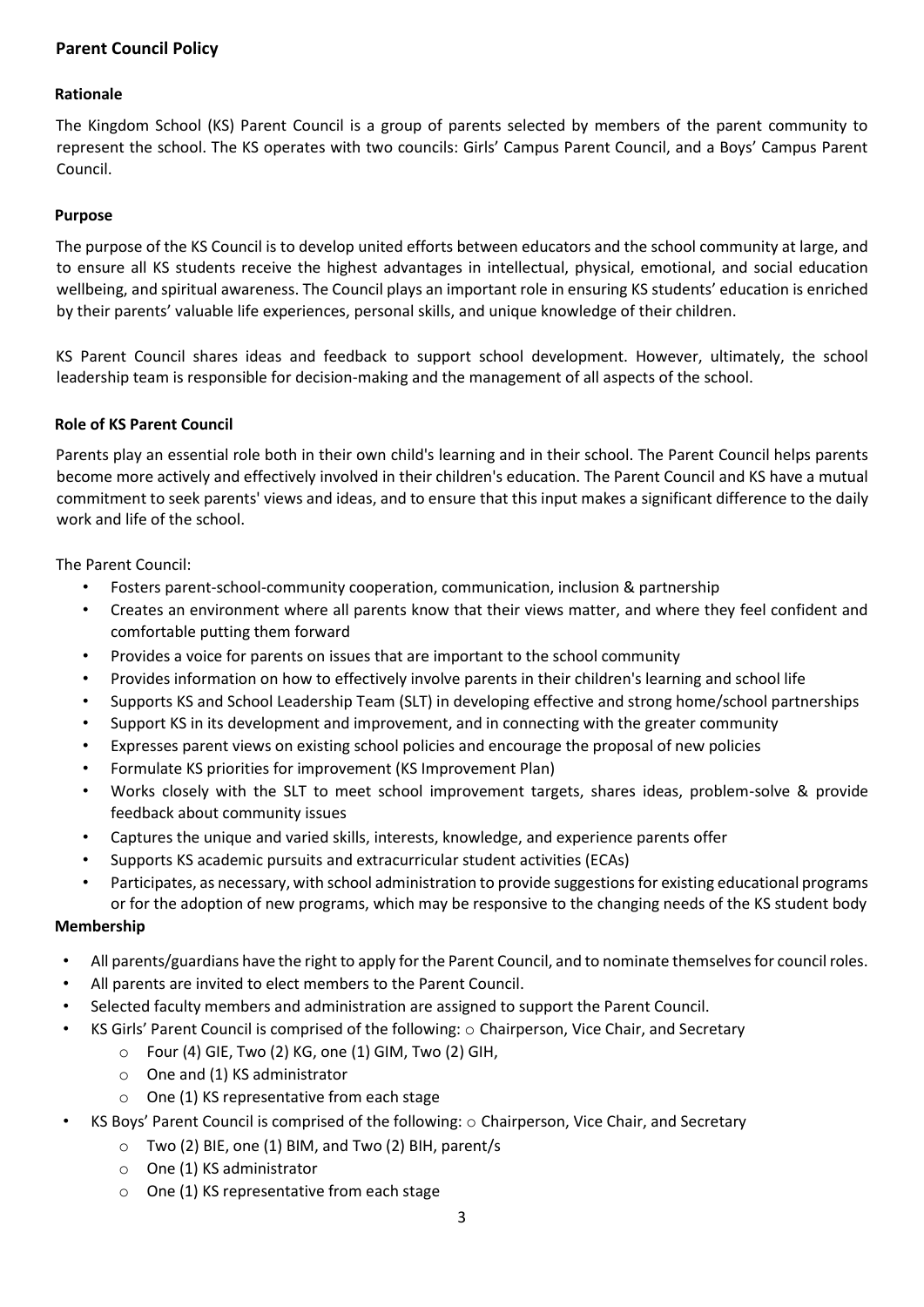### <span id="page-3-0"></span>**Membership Roles and Responsibilities**

The Chairperson:

- Presides at all KS Parent Council meetings.
- Ensures production of an Annual Report, to be published to all parents in May. This Report includes details about activities, achievements, and upcoming plans.
- Publishes an annual Action Plan & Annual Calendar.
- Represents the KS Parent Council and its liaison with the parent and greater community.
- Assigns roles within the Parent Council.

### The Vice Chairperson:

- Assists the Chairperson in decision making about the group.
- Assumes the responsibilities of the Chair in his/her absence or upon request.
- Assists the Chair in performing his/her duties.
- Accepts extra duties as required.

# The Secretary:

- Prepares meeting minutes of all official Parent Council meetings and maintain a file of these minutes.
- Issues notices and general publicity.

The Administration Representative:

- Advises the Parent Council and ensure that KS Parent Council abides by its constitution.
- Attends all formal meetings, however, he/she is a non-voting member.

#### <span id="page-3-1"></span>**Selection**

- KS Executive Director sends an invitation to the parent community via email for all who are interested to submit their completed nomination form. The nomination is closed a week from the date of invitation.
- An informational meeting is held for new or interested candidates in a Parent Council position.
- Candidate names and their brief biography are published to the parent community for voting. The voting is closed a week after the nomination process.
- KS Senior Leadership Team convenes to validate the votes and announce the results of the election.
- At the first Parent Council meeting, the Chairperson is selected and assigns roles/responsibilities to members.

# <span id="page-3-2"></span>**Guidelines**

- Meetings require at least a two-week notice.
- According to member attendance at each meeting, key decisions are made with a majority vote.
- The Council may amend this policy by written approval of five members and KS approval.
- An individual can serve on the Council for no more than two consecutive years.
- A council member may submit a written resignation to the Chairperson at any time during the member's term in office.
- The Chairperson shall suggest a replacement for any leaving member that may occur during the school year.
- The committee must approve of the nominee by a two-thirds vote. He /She must stand for election at the end of the year.